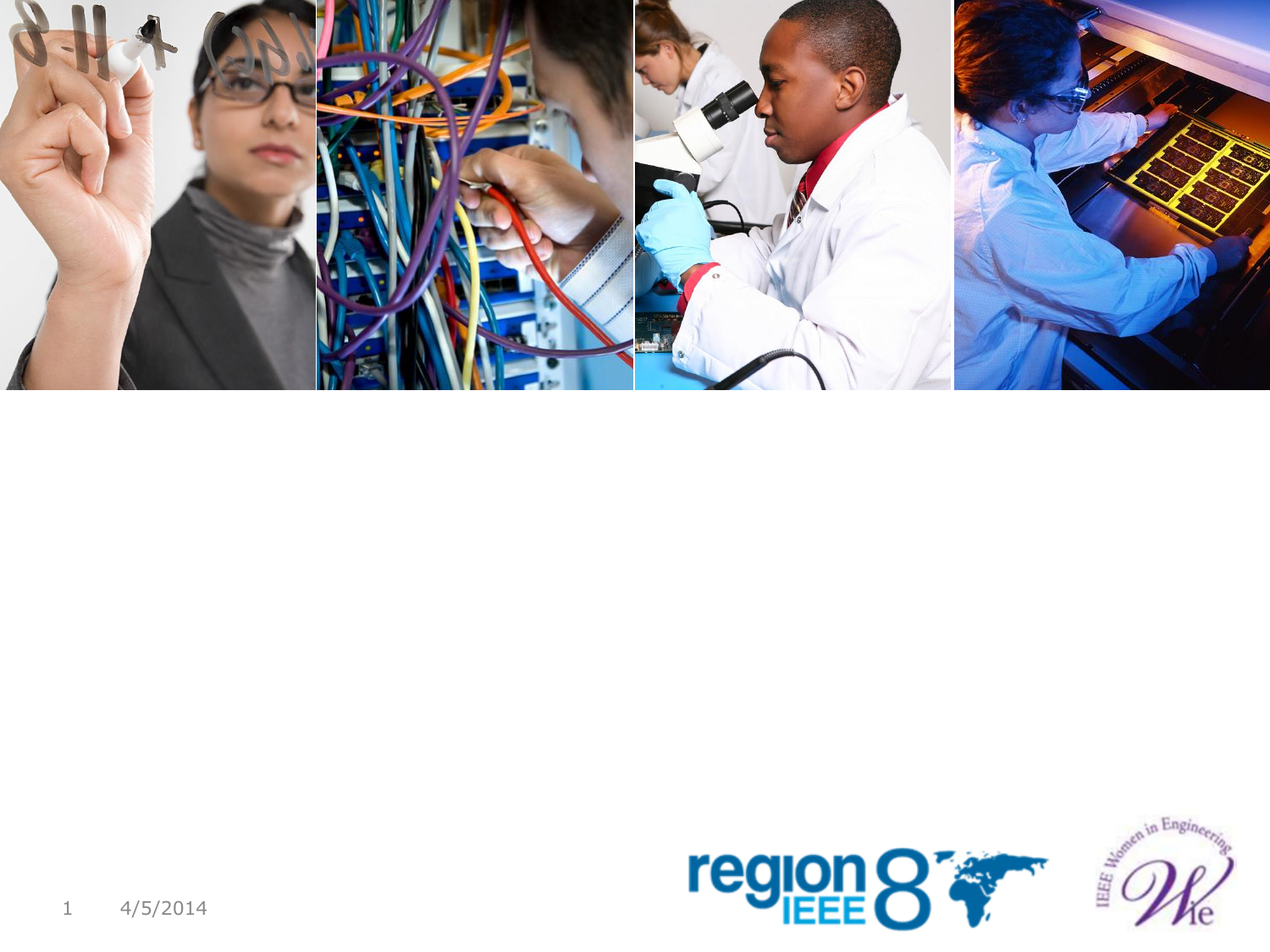*Supporting activities aimed at encouraging science and engineering careers for women.*

•As of November 2013 IEEE WIE membership in Region 8 – Europe, Africa and Middle East was at 2344 members (2565 Nov '12).

Section Affinity Groups (AGs) in the region total 28, while Student Branch AGs total 57, 85 altogether.

## New Affinity Groups

- University of Aberdeen Women in Engineering Student Affinity Group.
- Blekinge Inst of Technology, Women In Engineering Student Affinity Group.
- Universidade de Aveiro, Women In Engineering Student Affinity Group.
- ISCTE University Inst of Lisbon, Women in Engineering Student Affinity Group.

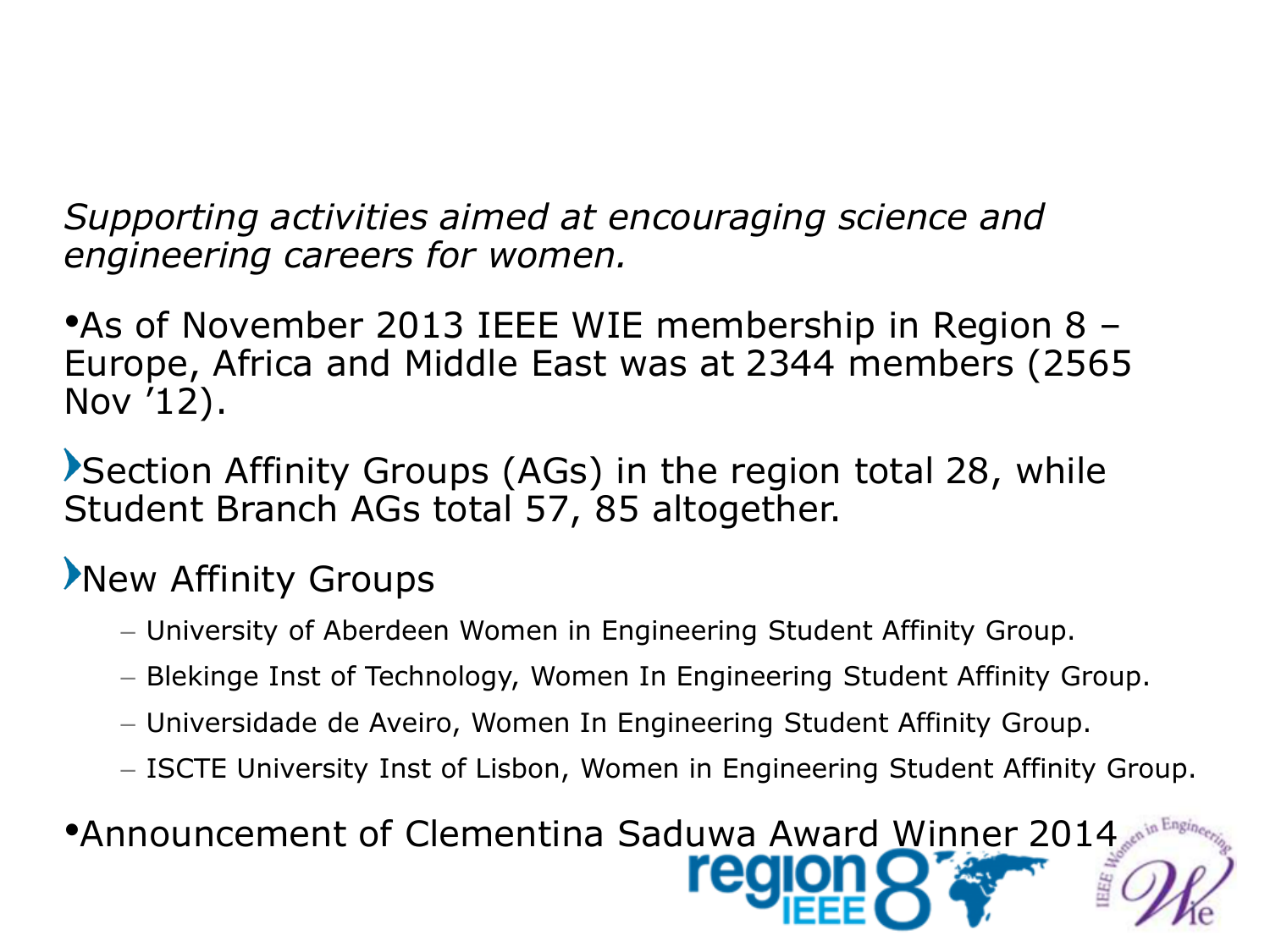## **Future activities**

–Preparations for WIE at 2014 Sections Congress – WIE is planning to host the 20th Celebration since WIE established at SC14

- –WIE track at R8SBC 2014
- –WIE Online Chats (participation is encouraged from Region 8) members

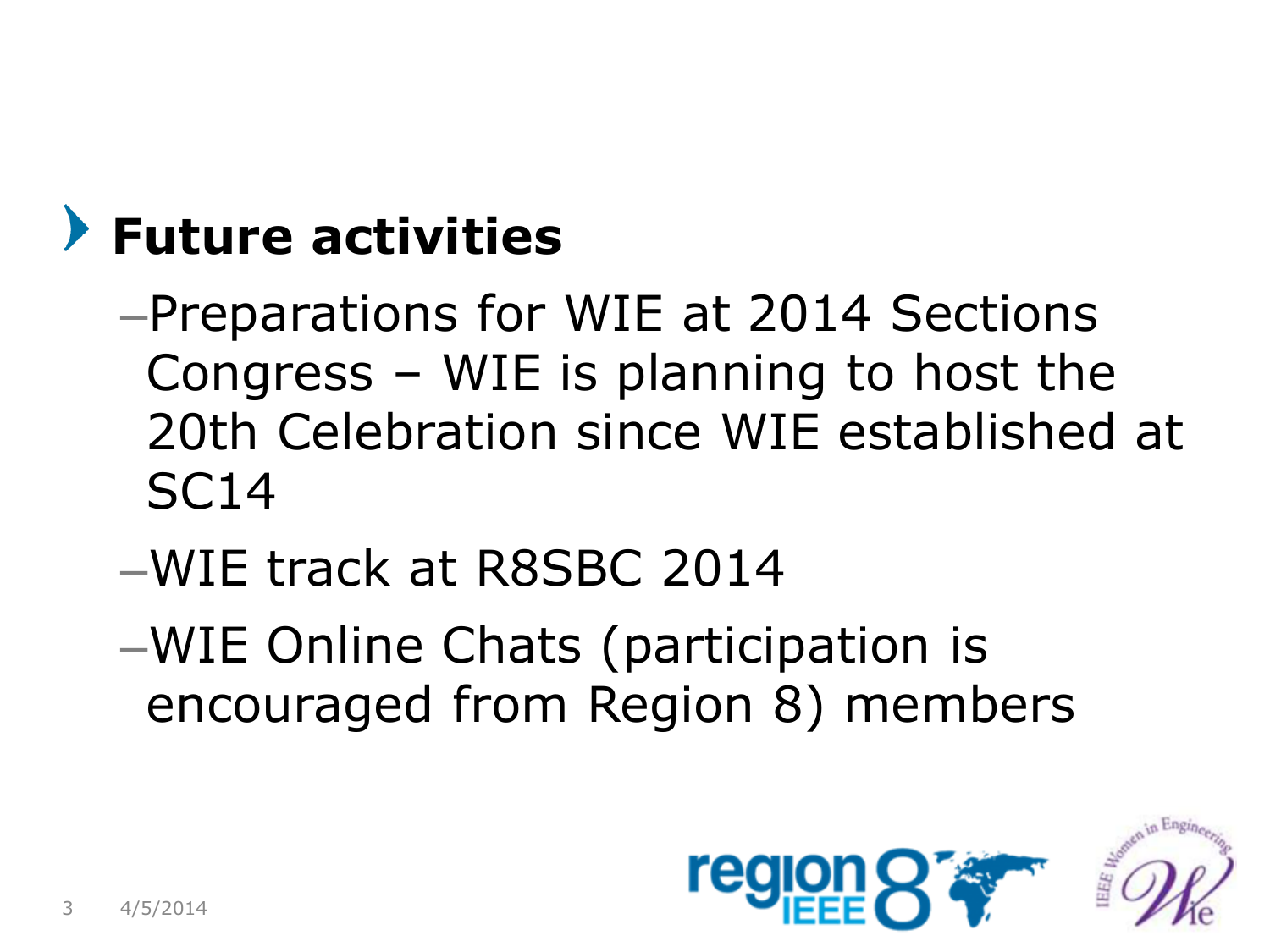## **Best practices**  $\blacktriangleright$

- Supporting activities aimed at encouraging science and engineering careers for women.
- Organize training for volunteers by organizing congresses
- Presence at student congresses and at annual regional congresses
- Organize awards for SB volunteers and Section volunteers from the region which will be submitted for the global WIE awards competition